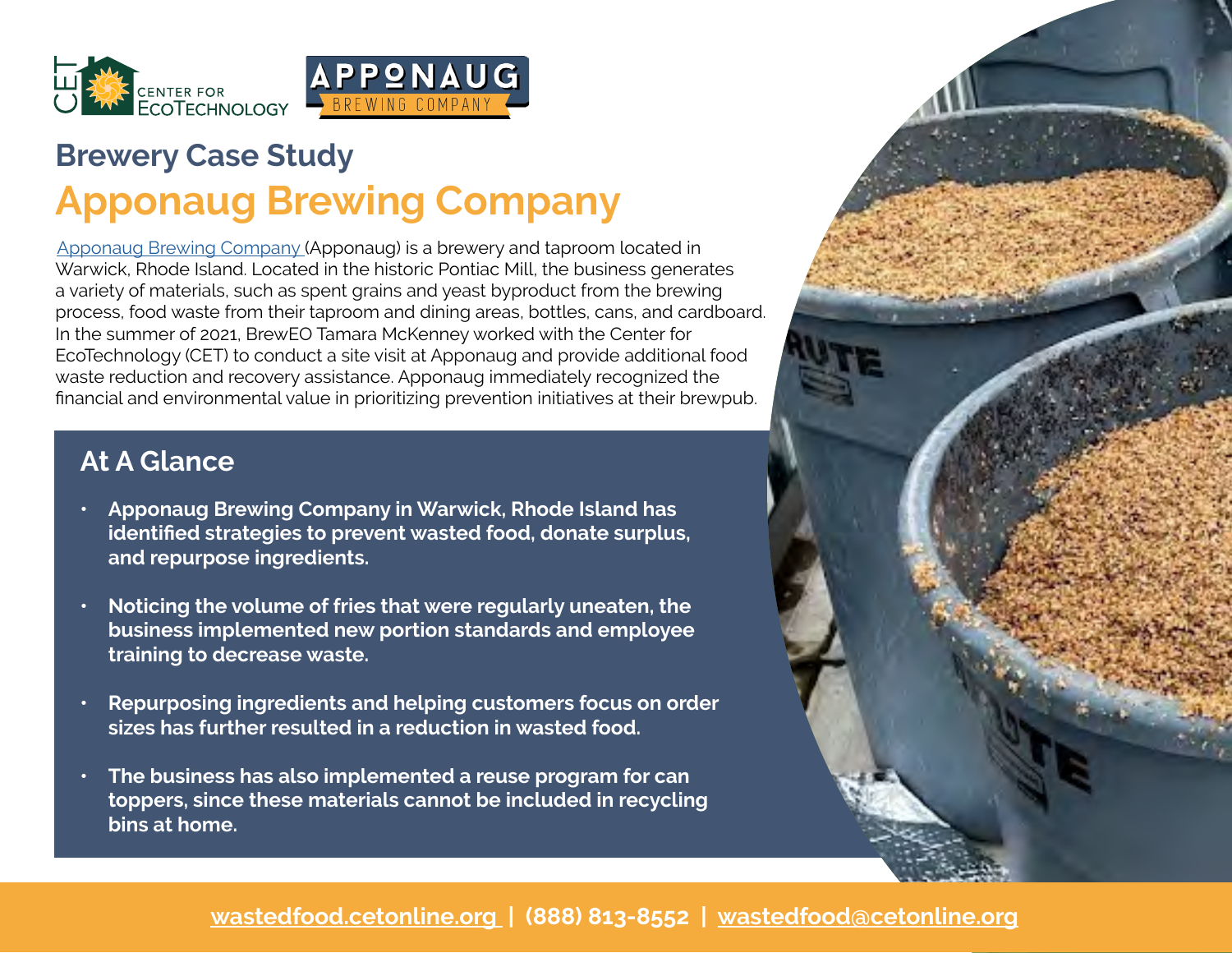

#### **Diversion Programs**

To date, the brewery has adopted several initiatives to reduce and recycle organic material. Prevention efforts focus on eliminating waste before it is created, reducing portion sizes, repurposing ingredients, and honing menu planning to only prepare what is needed. Surplus food is redirected to employees or local rescue agencies. Spent grains are collected by several local farms to feed pigs. The business is also exploring opportunities to divert food scraps as animal feed. Can toppers, an item that is currently not accepted in home recycling bins, are also collected and reused.

### **Program Logistics**

When the COVID-19 pandemic hit, Apponaug let staff shop in the kitchen for food and supplies to prevent items from going to waste. This has been an effective strategy that the brewery has employed at various times when a break in operations is expected and reinforces a business culture that values its employees. Apponaug has created a shelf that staff can take food from during the week to reduce this waste. Surplus that is not utilized by staff is directed to food donation contacts that were coordinated in partnership with CET. After canning runs, the brewery is sometimes left with underweight cans, which cannot be sold as is. Staff are also encouraged to take these "low fills" home as another waste reduction measure.

During the summer of 2021, Tamara began working more closely with the kitchen staff. She was astounded by the amount of food being wasted and was eager to implement changes. After this realization, Tamara launched an experiment to track the quantity of french fries that were returned as plate waste by sorting them into a large clear tub each shift. By separating this material, Tamara highlighted the volume of fries that were uneaten and sparked an initiative to reduce wasted food by offering smaller portions.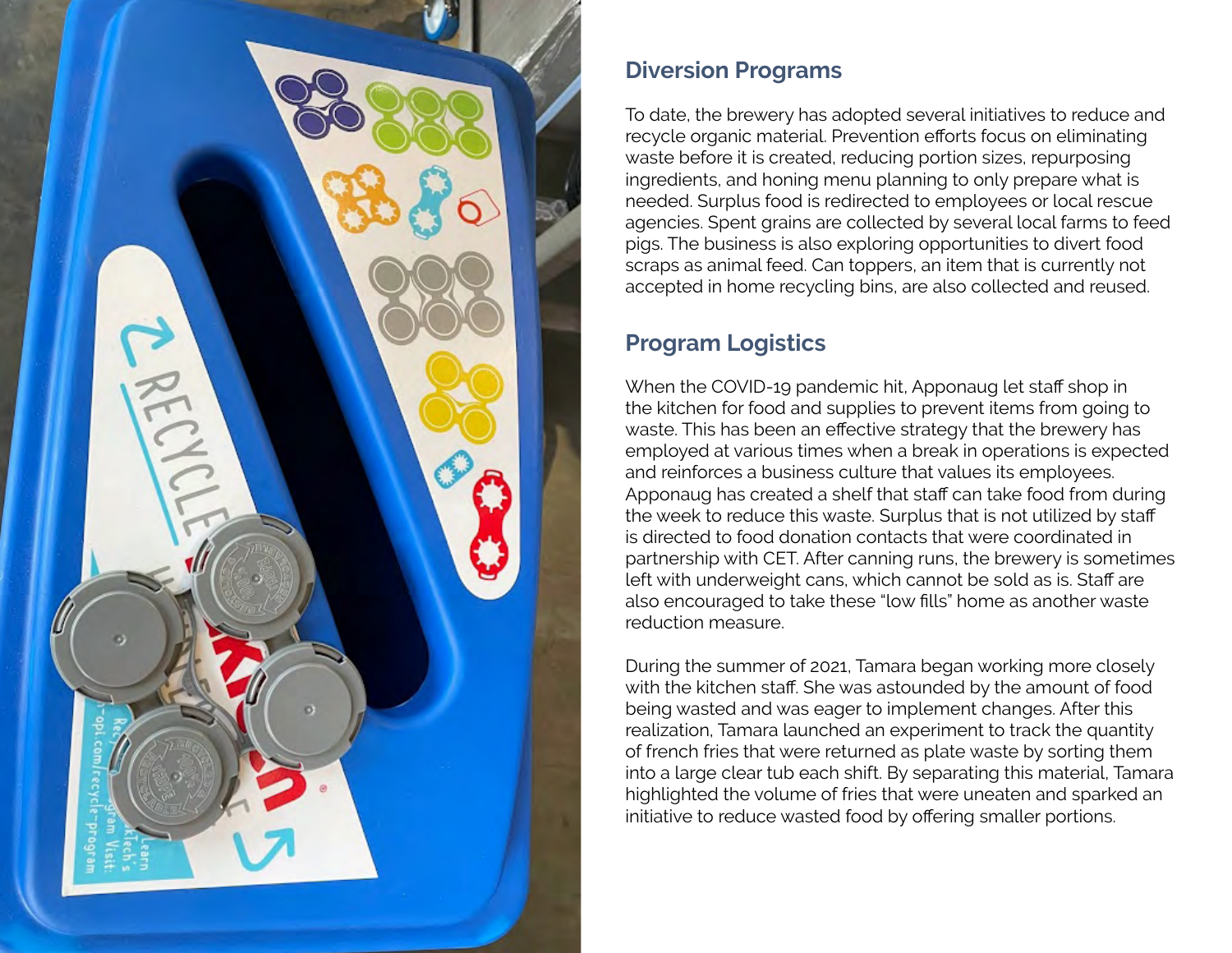#### **Lessons Learned**

Since Tamara's experiment, the business has focused on portion control to reduce the volume of fries that are wasted. Smaller portions have also led to a reduction in the number of take-out containers distributed. With a focus on offering what people will eat, the business strives to avoid oversized portions and excess items that were not requested. Because Apponaug's menu is all about foods that can be shared, another large item that was wasted was pre-portioned sauces.

The brewpub has also increased their repurposing ingredients as well. Wilted arugula is incorporated into pesto, onions and carrots are used for homemade stocks and broths, and any produce that no longer meets freshness standards, like tomatoes, are made into soups. During the winter of 2022, Apponaug will launch a soup program to extend the life of even more ingredients.

Employee engagement has been instrumental in implementing strategies to reduce waste. Re-training staff is an important element for behavior change such as portioning fries. Additionally, the brewery also works with customers to hone how much food should be ordered when planning events. With input from staff on orders and planning, the waste from events can be reduced.